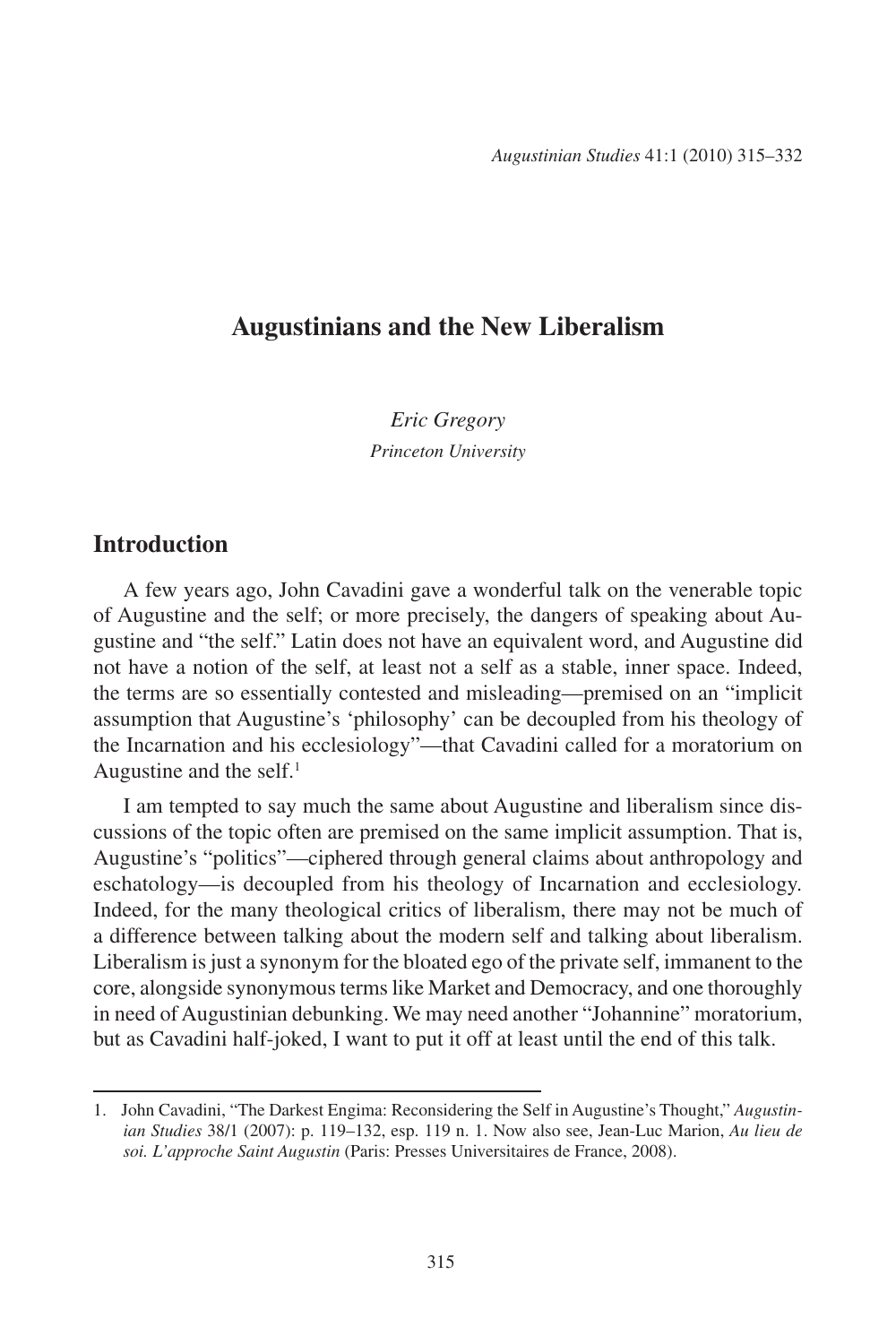A more cautious title for this talk might be, "Modern Augustinians and New Liberalisms," with appropriate scare quotes for good measure. Liberalism, whether old or new, is a fraught invocation among scholars of the historical Augustine rightly wary of anachronism, selective reading, and intellectual fashionableness. Which Augustine? Whose liberalism? Some may anticipate another domesticated Protestant reading which makes Augustine safe for democracy. Others might expect a dissenting Augustinian "no we can't" to the seductive promise of Barack Obama's "yes we can." Or, just as likely, the disenchanted might brace for another prophetic call for mild indifference to the misfortunes of yet another imperial leader channeling a truncated Augustine via the popular image of Reinhold Niebuhr, one of Obama's "favorite philosophers."2 Indeed, Niebuhr is the figure most responsible for Augustine's reputation beyond the world of Augustinian studies, even in much of Catholic social ethics given the relative dominance of a certain kind of Thomism indebted to figures like John Courtney Murray and Jacques Maritain. Debates about Niebuhr, especially in the United States, often serve as proxies for the mantle of genuine Augustinianism and reflect the many varieties of Augustinian liberalism.

While there may be wisdom in critical judgments about fleeting Obamamania, I don't think we need the rich resources of the Augustinian tradition to make them. Ordinary political psychology and sociology will do, even if they might overlap with Augustinian and Niebuhrian counsels regarding the limits of politics and the dangers of worldly enthusiasm. At the same time, Augustinian suspicion which comes in different political stripes—risks becoming simply an ideology of opposition, prideful in its righteousness, whether by relocating all politics to ecclesiology or unending cultural critique of modernity with a clenched fist, like the elder brother anxious about all prodigal sons. Such has been Augustine's fate for some time.

# **Historical and Rational Reconstruction**

I want to begin with a perhaps banal, but seldom drawn or clearly followed, distinction between normative theorizing and historical scholarship. It is a general

<sup>2.</sup> David Brooks, "Obama, Gospel and Verse," *The New York Times*, April 26, 2007, A25. Recent commentators have seized upon Obama-Niebuhr-Augustine connections. See, for example, Paul Elie, "A Man for All Reasons," *The Atlantic*, November 2007, pp. 83–96, and Liam Julian, "Niebuhr and Obama," *Policy Review*, April and May 2009, pp. 19–33. One edited volume on Niebuhr is dedicated to Obama as "he faces challenges of wielding power under God." For this, see *Reinhold Niebuhr and Contemporary Politics*, ed. Richard Harries and Stephen Platten (Oxford: Oxford University Press, 2010), p. v.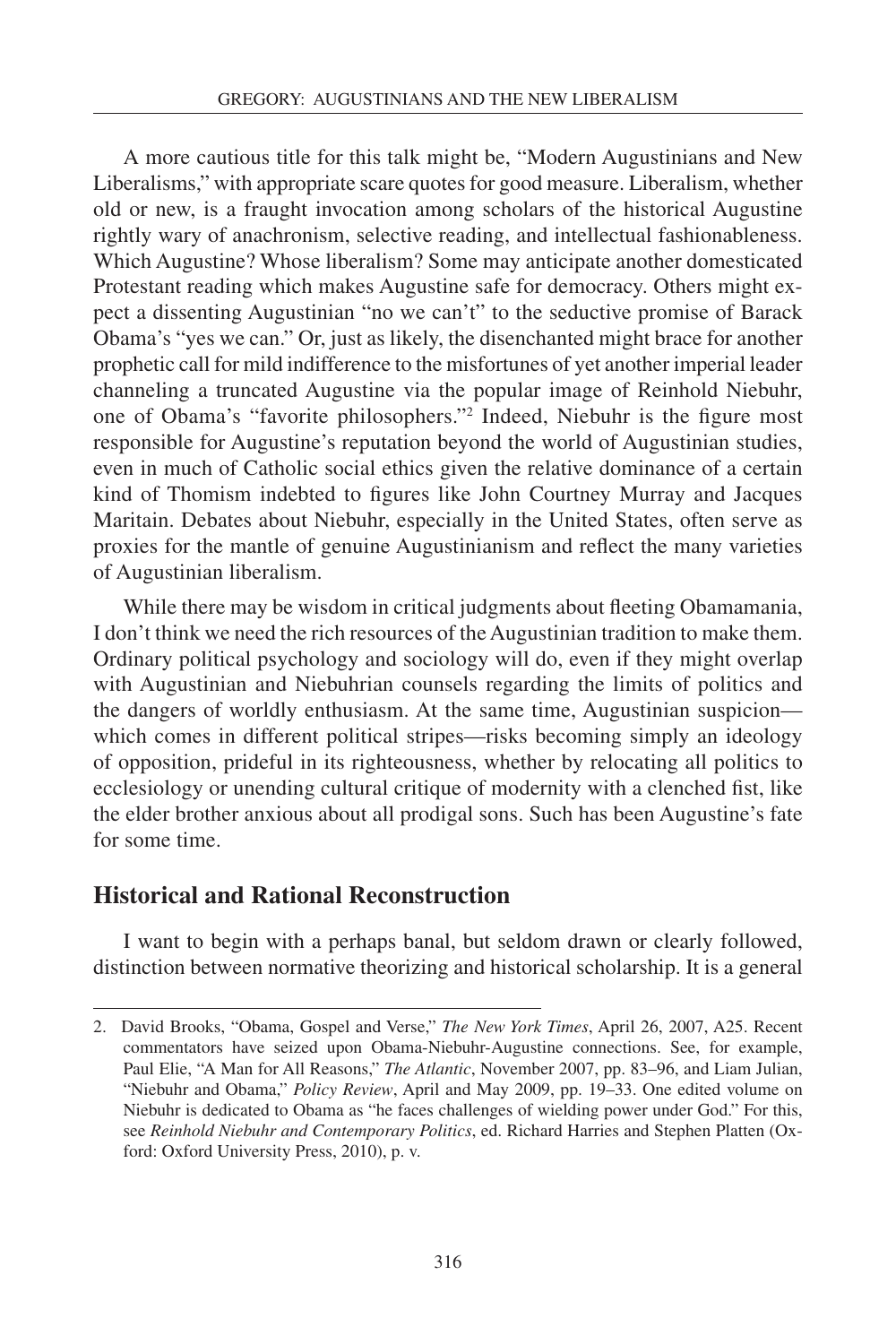enough claim, but an especially important one for approaching unsystematic and improvisational thinkers like Augustine. Without getting into fairly complicated issues regarding intentionality and reception theory, or trying to police guild divisions, we should distinguish between what Augustine himself believed at one time or another and what he intended to do in writing this or that work, and the different task of how best to retrieve and combine themes from Augustine's writings in our own constructive theorizing about ethics and politics. Augustine himself could adopt the latter constructive approach in his negotiations with a Stoicized Platonism and efforts to weave rival traditions into new combinations. Conflating these two tasks makes both ambitions even more susceptible to distortion—such as fictional claims that Augustine was a "closet liberal." He was not. Liberalism is a distinctively modern phenomenon, not a perennial philosophy. Liberalism, which is understood here roughly in terms of liberal practices like democratic political arrangements under the constitutional rule of law and not in terms of any one of the various philosophies made to justify them, is contingent on social, economic, ecclesial, and political developments Augustine could not have imagined and certainly did not inhabit.

History and normative theorizing can be related, such that "rational reconstructions" of Augustine might double back at crucial points to be illuminated by, and maybe even contribute to, the labor of historical judgment as we make inferences about concepts implicit in diverse social practices. One focuses on the future of Augustine; the other focuses on Augustine's historical and linguistic setting.3 But what Augustine actually meant does not settle the normative question of what a modern Augustinian thinker, let alone a secular one, ought to believe about liberal societies. Liberalism and Augustinianism are traditions, not revelations.

Historians, Augustine knew, are not always innocent storytellers. In his 2006 Saint Augustine lecture, Claude Lepelley argued that mid-twentieth-century interpreters of Augustine's attitudes toward wealth and poverty were tempted "to read the experience of modern colonization back into this distant, remote past."4 In defending Augustine's "wise and cautious" social doctrine, however, Lepelley

<sup>3.</sup> "Rational reconstruction" is described by Richard Rorty as a way of doing philosophy, without historical anachronism, by engaging in conversation with the "re-educated dead." See Richard Rorty, "The Historiography of Philosophy: Four Genres," in *Philosophy in History*, ed. Richard Rorty, J. B. Schneewind, and Quentin Skinner, (Cambridge: Cambridge University Press, 1984), p. 52. For further discussion of approaches to classical texts, see Eric Gregory, *Politics & The Order of Love: An Augustinian Ethic of Democratic Citizenship* (Chicago: University of Chicago 2008), pp. 2–8. Parts of this of this essay are indebted to materials found in that text.

<sup>4.</sup> Claude Lepelly, "Facing Wealth and Poverty: Defining Augustine's Social Doctrine," *Augustinian Studies* 38/1 (2007): p. 8.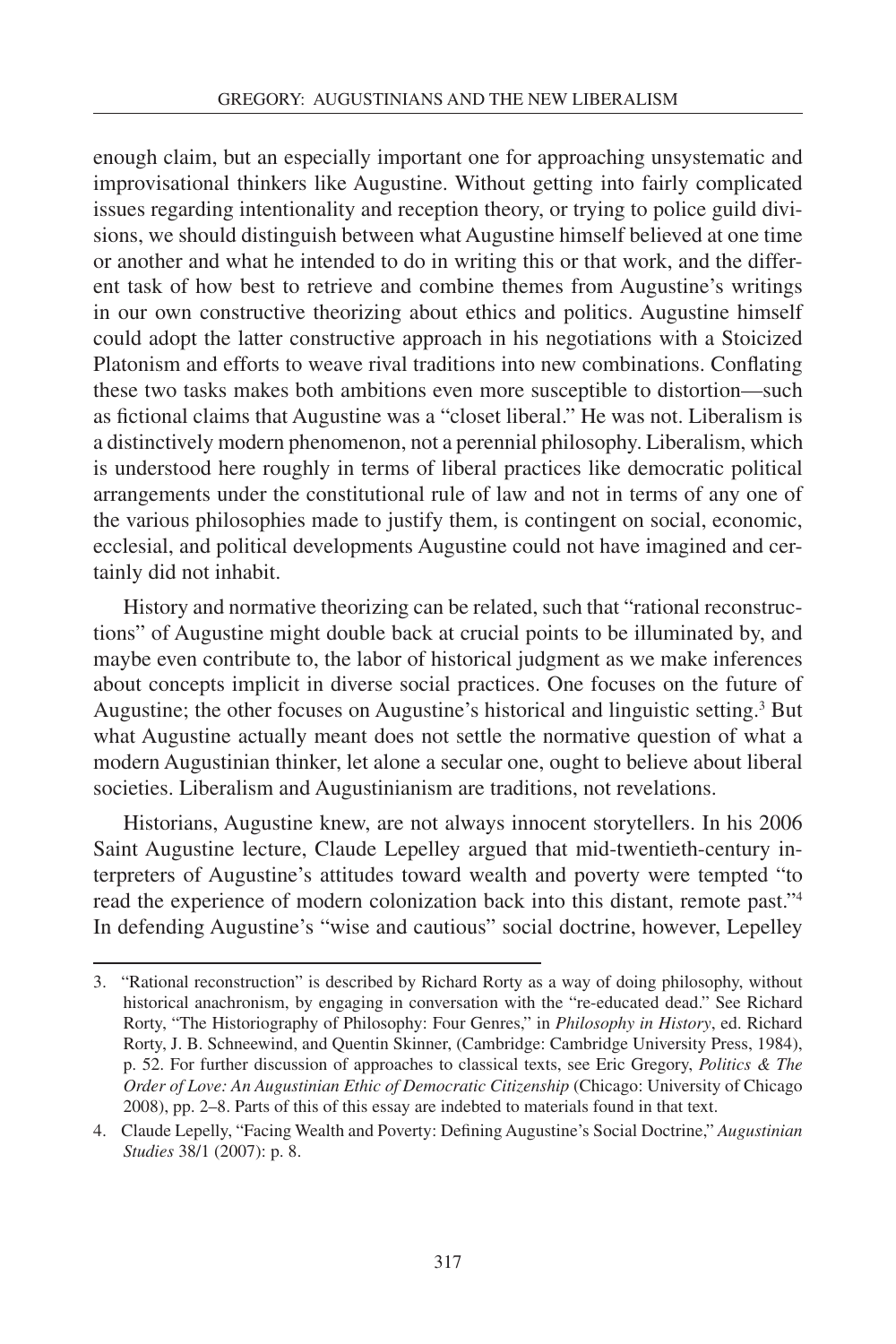himself argued that "Augustine's social doctrine could not inspire a 'theology of liberation.'"5 I mention this neither to criticize Lepelley nor to argue that Augustine could inspire a "theology of liberation," though recent work on Augustine's actual political involvement based on his various letters and sermons, including the theme of *totus christus* and the normative intimacy of the two love commands, are suggestive for those efforts that dare to read history and politics theologically and can be contrasted to the theological reticence of most Catholic social teaching.<sup>6</sup> I might also mention Augustine's criticism of Stoic ideals of self-mastery and freedom from emotion, which provided a break with significant political implications by opening the cultural space for emotional investment with those who suffer injustice.<sup>7</sup> Indeed, one of Augustine's modern critics, Martha Nussbaum, admits that Augustinian Christianity helped move society "toward equal concern for the deprived, the poor, and the different."8 But, in the end, no one knows what Augustine might think of modern proposals like liberation theology, the Social Gospel, Christian Realism, Karl Barth's Christological conception of the State and secular parables of the Kingdom, John Howard Yoder's nonviolent apocalypticism, Stanley Hauerwas's church as alternative *polis*, Oliver O'Donovan's defense of the idea of Christendom as a response to, but not a project of, Christian mission, the Red Toryism of Radical Orthodoxy, the civil rights movement, Benedict's *Caritas in Veritate*, or indeed, The New Liberalism.<sup>9</sup> I mention these examples not to condemn us to historicism, but to signal the historicity of scholarship, a point well examined by Peter Brown,

<sup>5.</sup> Ibid., p. 16.

<sup>6.</sup> See, for example, Raymond Canning, *The Unity of Love for God and Neighbor in St. Augustine* (Heverlee: Augustinian Historical Institute, 1993); and *Augustine and Politics*, ed. John Doody, Kevin L. Hughes, and Kim Paffenroth (Lanham, MD: Lexington Books, 2005).

<sup>7.</sup> Augustine, *The City of God*, trans. R. W. Dyson (Cambridge: Cambridge University Press, 1998), esp. Books IX and XIV.

<sup>8.</sup> Martha Nussbaum, *Upheavals of Thought: The Intelligence of Emotions* (Cambridge: Cambridge University Press, 2001), p. 248.

<sup>9.</sup> Gustavo Gutierrez, *A Theology of Liberation* (Maryknoll, NY: Orbis Books, 1998); Walter Rauschenbusch, *A Theology for the Social Gospel* (Louisville: Westminster John Knox, 1997); Robin Lovin, *Reinhold Niebuhr and Christian Realism* (Cambridge: Cambridge University Press, 1995); Karl Barth, *Community, State, and Church* (New York: Anchor Books, 1960, reprint, Eugene, OR: Wipf & Stock, 2004); John Howard Yoder, *The Politics of Jesus* (Grand Rapids, MI: Eerdmans, 1972); Stanley Hauerwas, *The Peaceable Kingdom* (Notre Dame: University of Notre Dame Press, 1983); Oliver O'Donovan, *The Desire of the Nations* (Cambridge: Cambridge University Press, 1996); Philip Blond, *Red Tory* (London: Faber and Faber 2010); Charles Marsh, *God's Long Summer* (Princeton: Princeton University Press, 2008); Pope Benedict XVI, *Charity in Truth: Caritas in Veritate* (San Francisco: Ignatius Press, 2009); and *The New Liberalism: Reconciling Liberty and Community*, ed. Avital Simhony and David Weinstein (Cambridge: Cambridge University Press, 2001).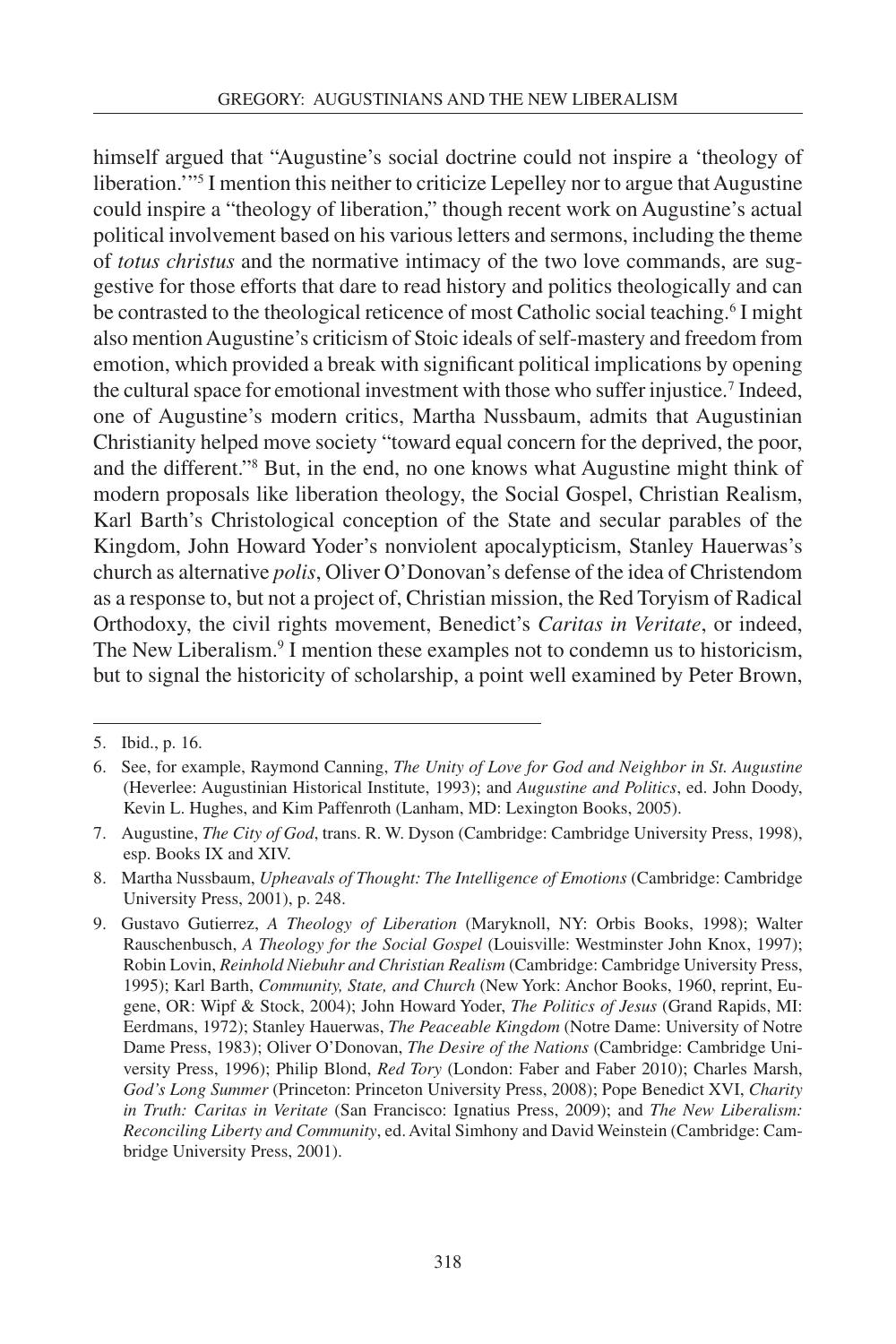Robert Markus, and James O'Donnell in their remarks on the evolving disciplinary contexts of the study of Augustine.10

Alongside these massive developments in the socio-historical study of Late Antiquity over the past fifty years, we find a recurring interest in what I see as an ambivalent and provisional relationship between the Augustinian legacy and liberal traditions. Most recently, appropriations of Augustine figure prominently in post-liberal or post-secular "political theologies." They are critical of conventional discussions of "religion and politics" or "the church and the world" because they are abstracted from distinctively Christian beliefs and practices. These new political theologies recruit older models of Christian political thought in order to gain critical distance from liberal habits of mind which safely privatize "religion" and translate theopolitical vocabulary into the inner life of moral motivation (perhaps a symptom of Luther's radicalized Augustinianism). These debates now admit their own historiography; again, not so much in terms of what Augustine actually said or counterfactual speculation of what he would say, but applications of heavily interpreted strands of Augustinianism to different cultural and political circumstances.11 Augustinianism, like most traditions, is essentially a contested domain.

#### **Types of Augustinian Liberalism**

Against Christian and non-Christian critics of liberalism, we can distinguish various Augustinian defenses of liberalism in the modern period: Augustinian realism (as in Reinhold Niebuhr and his followers), Augustinian proceduralism (as in John Rawls and his followers), and Augustinian civic liberalism (as in Martin Luther King Jr., and his followers). I happen to defend this more ambitious third type by re-reading Augustine's frequently-repeated theme of "using and enjoying" as a way of getting beyond an exclusive focus on demythologized tropes about original sin and eschatology. On my account, we are distracted by Augustine's so-called Platonizing of the biblical contrasts of *amor dei* and *amor mundi* in ways that betray his refusal of any subordinationist teleology in which proximate goods are only a means to an ultimate, often solipsistic, good fueled by a dualistic theory of value.<sup>12</sup> Love, it seems to me, does not work that way for Augustine. Throughout his major writings, he worried about *how* one is to love without desperately trying to possess and consume any good, whether finite or infinite. A tournament of competitive

<sup>10.</sup> "The Study of Augustine," *Augustinian Studies* 32/2 (2001): pp. 179–206.

<sup>11.</sup> See, for example, Creston Davis, John Milbank, and Slavoj ŽiŽek, *Theology and the Political: The New Debate* (Durham, NC: Duke University Press, 2005).

<sup>12.</sup> See Gregory, *Politics and the Order of Love*, esp. chs. 5 and 6 (n. 3).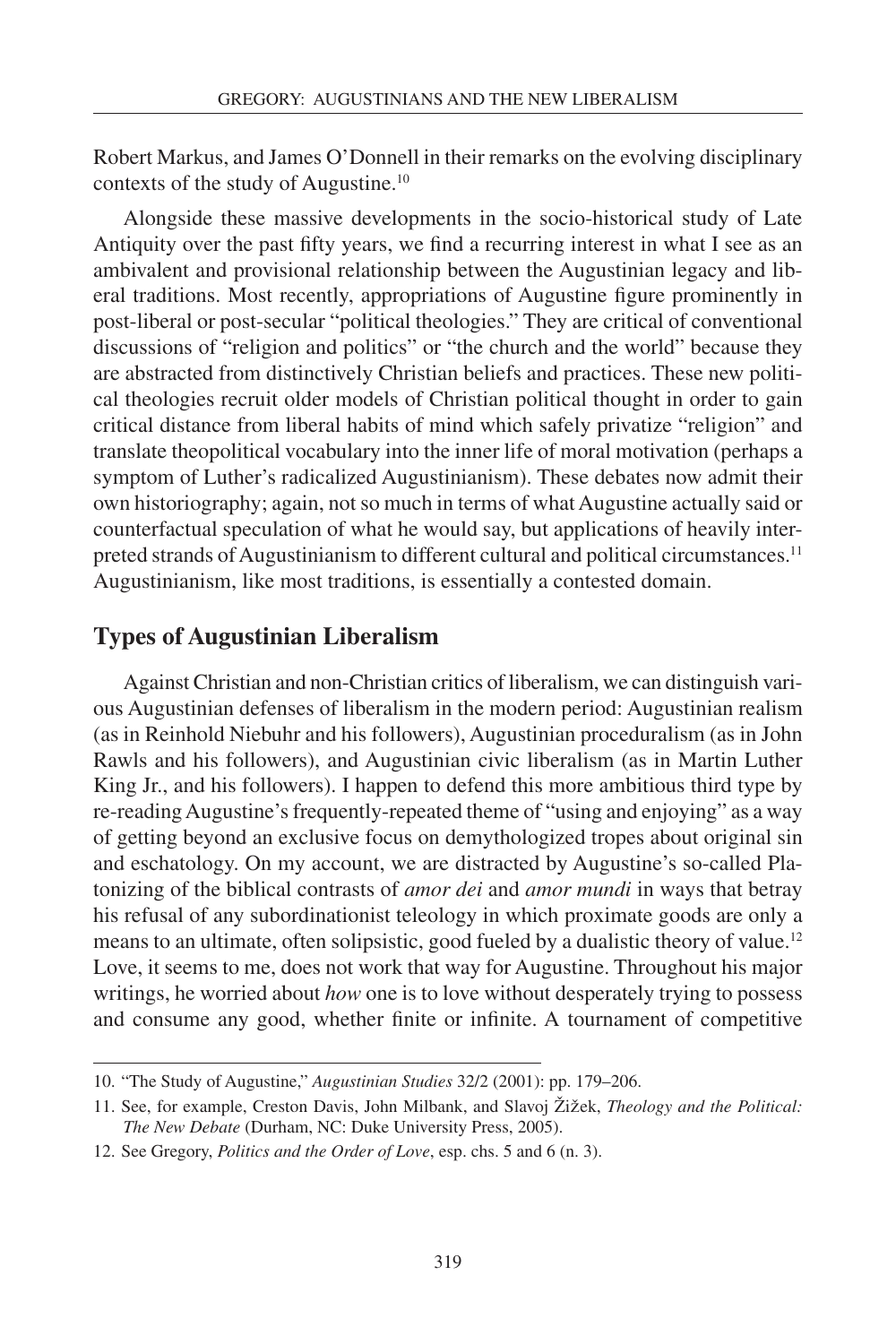loves—between God, self, and neighbor—fuels many philosophical and theological criticisms of Augustine's eudaimonism. But this is precisely what his Christology and ecclesiology reject, especially in Book 10 of *City of God*. 13 Whether or not I am right about this reading of his vision of a non-possessive divine economy, it is telling that these exegetical debates are seldom joined to interpretation of Augustinian politics, given the preoccupation with isolated readings of Book XIX as a political theory of church-state relations that has afflicted many.

For most of the twentieth century, following this text, Augustinian liberals employed a deflationary rhetoric of sin as a cautionary tale in support of an antitotalitarian politics of toleration opposed to training in human perfection. The "not yet" of eschatological hope is its primary virtue. But in the twenty-first century, from diverse quarters and unlikely coalitions, we once again hear stirrings of an inflationary rhetoric of civic virtue, including appeals to love that highlight the vulnerability and dependency of human beings, understood as interrelated bundles of love rather than essentially conflicting wills.

Most liberals, notably Kantians, are wary of love, preferring the distance of justice and respect. Others, notably consequentialists, formulate secularized versions of *caritas* as utilitarian benevolence. Other-regarding love includes consideration of outcomes in a world of complex injustices, but utilitarian and excessively chaste realist registers are both inadequate. What is needed, I believe, are correlations of love and sin that avoid arrogant perfectionisms and essentially negative forms of political liberalism. To do so requires distinguishing the strenuous aspiration toward perfection from the prospect of achieved perfectability in an imperfect world and conceptions of politics that simply aim to *maximize* human excellences and the total value of good in community. Augustinians typically hold that the good is prior to the right. Most liberals claim otherwise: they say satisfy preferences, not well-being. The well-worn grooves of this debate frequently seem to generate a stalemate, often without allowing for the interdependence of the right and the good or recognizing that debates about the right are as controversial as those about the good. In fact, alongside a narrow focus on the role of religious reasoning in public debate, Augustinian political theorists often are confronted with an unhappy choice between caricatures of liberalism and communitarianism: choose this day whom ye will serve (Josh. 24:15).

Augustinian politics should be realistic, which is to say adequate to human creatures and their communities, but it should also encourage transformation of

<sup>13.</sup> For the classic defense of Augustine's eudaimonism, see John Burnaby, *Amor Dei: A Study of the Religion of St. Augustine* (New York: Harper & Row, 1972).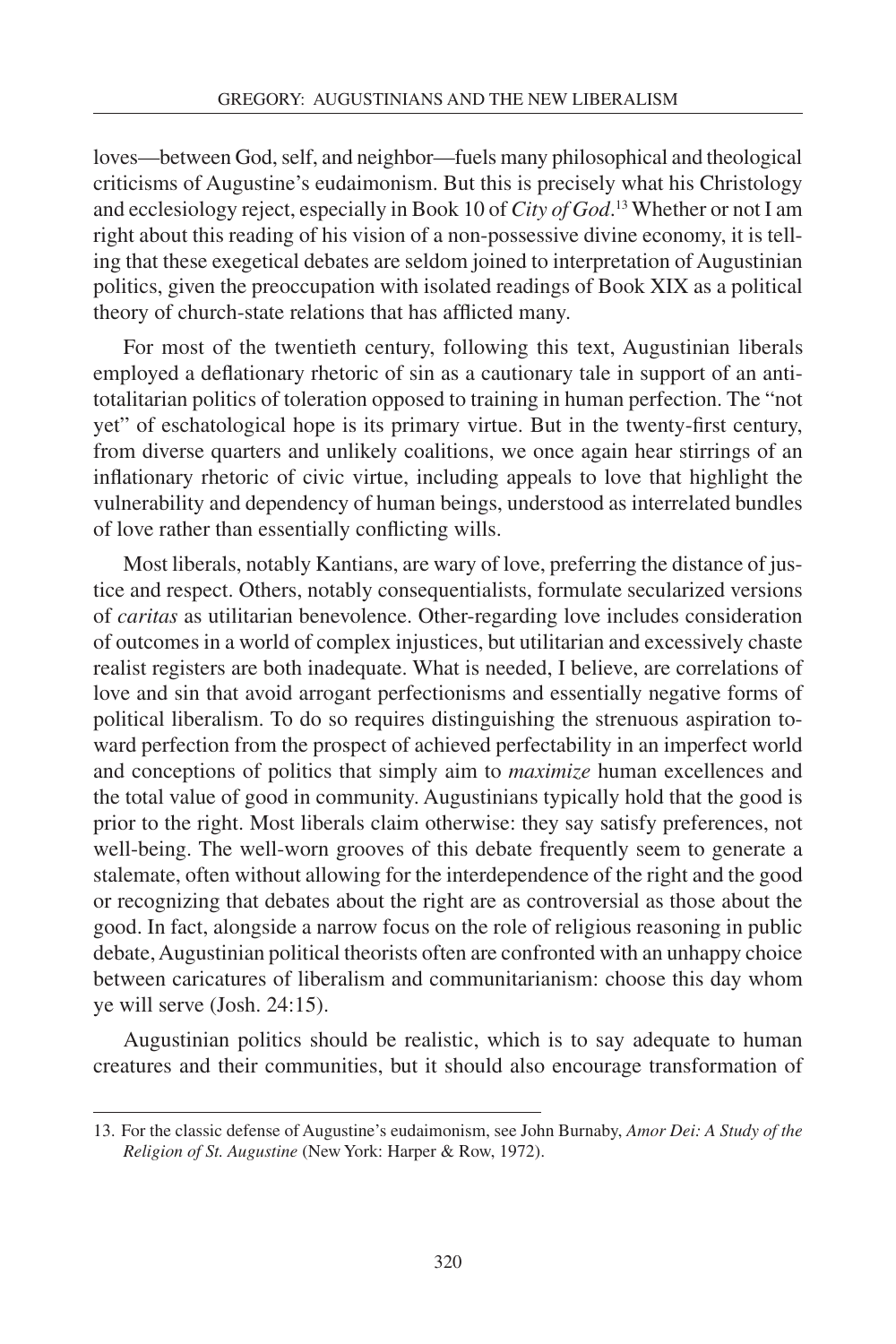actual practices. There is imperfection, which admits contests over the human good, and there is imperfection*ism*, which abandons them in despair. Horrors there are in liberalism; but Augustinian politics need not delight in them. Today, I want to build on these claims in light of what has been called the New Liberalism, a perfectionist strand of liberalism which aims to undermine individualistic assumptions and orient social and political practices toward a common good without abandoning concern for basic rights.

Augustinian discussions of liberalism—for good and for ill—have been most exercised by abstract notions of "neutrality," "secularity," and "coercion" in traditional liberalism. These debates, of course, owe much to the groundbreaking work of Robert Markus, especially *Saeculum*, but also *The End of Ancient Christianity*, *Signs and Meanings*, and, now, *Christianity and the Secular*. 14 In response to critics, Markus now explicitly rejects contract-based theories of political legitimacy, state neutrality, and individualist liberalism. Markus's Augustine is still the "outstanding critic of the ideology of Christian empire" and "the principal thinker to defend a place for the secular within a religious, Christian interpretation of the world and of history."<sup>15</sup> The "two Cities" remain "inextricably intertwined" in this passing age, fending off ecclesial triumphalism in which the church might "swallow the world," even as appeals are made to "shared values" and "common objects of love."16 This social conception of virtue is not limited to the *ecclesia*. Dogmatic secularism is out of bounds, but images of *corpus permixtum* and porous boundaries are favored against a diaspora mentality favored by many Christian political theologians. Moreover, Markus now agrees with arguments made by Oliver O'Donovan and others defending the claim that political authority may be instrumental, but it is not neutral.

Crucially, for Markus, there are two senses that the earthly city can bear in Augustine's language: (1) it can be a symbol of the "eschatologically separated" and (2) it can be any "actual, empirical society" which "can be better or worse according to the kind of activity and intentions they promote and the kind of people they help to shape."17 I will return to this latter claim, which I want to defend as

<sup>14.</sup> Robert Markus, *Saeculum: History and Society in the Theology of Saint Augustine* (Cambridge: Cambridge University Press, 1970); *The End of Ancient Christianity* (Cambridge: Cambridge University Press, 1990); *Signs and Meanings: World and Text in Ancient Christianity* (Liverpool: Liverpool University Press, 1996); and *Christianity and the Secular* (Notre Dame: University of Notre Dame Press, 2006).

<sup>15.</sup> Markus, *Christianity and the Secular*, p. 10 (n. 14).

<sup>16.</sup> Ibid., pp. 48, 86, 61, and 69. See Augustine, *civ. Dei*, I,35.

<sup>17.</sup> Ibid., p. 47.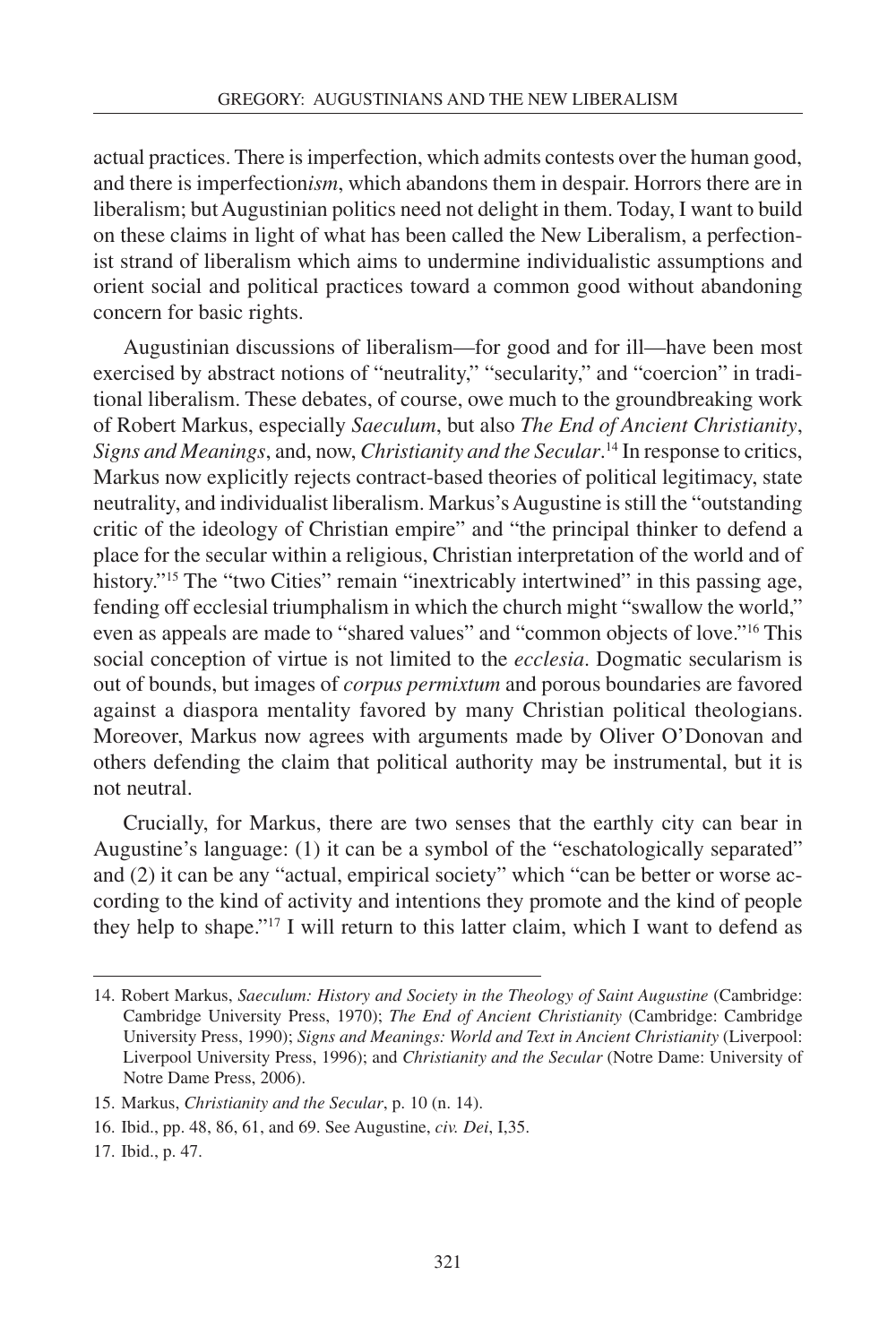allowing for trenchant criticism of the loves that characterize liberal societies without embracing the hostility of anti-liberalism, below. I am less confident than Markus in a liberal deployment of Augustine's supposed differentiation of the "two cities" as "eschatological rather than sociological or historical," but I am open to Carol Harrison's suggestion that the text in which Augustine explicitly states otherwise are best seen as moments of rhetorical excess that cut against the grain of his mature theology.18 On my reading, nothing is neutral for Augustine. The world is saturated with God. For Augustine, it is the (thoroughly-fictional) world that is imagined to exist without God that is unrealistic. There is no religious *adiaphora*. All politics is about fellowship and worship. Politics is either towards or away from God, and our souls are always being shaped in accord with one of the two cities in agonistic struggle. As Robert Dodaro has shown, for Augustine, without Christ—the true statesman and orator—there can be no justice.19 Like Paul, Augustine held that "the just shall live by faith" (Rom. 1:17; cf. *civ. Dei*, XIX,14). The church gives witness to a truly public civic virtue—even if it too remains on pilgrimage, wounded, at times *in cognito*, and groaning toward fulfillment.20 But the *saeculum* can be described as open and ambivalent, a time of ongoing penitential discernment, even joyful anticipation by pilgrims.<sup>21</sup> The intense drama of the secular lies in the capacity for good or evil, rather than some autonomous *tertium quid*. There is no "overlapping consensus," and Augustine's transformation of Cicero's definition of a commonwealth can not bear Markus's continued "value-free" interpretation; but like all sin, earthly politics is parasitic on a genuine good, the perfection of our virtues in social life.<sup>22</sup>

Part of my concern may be terminological, generated by Markus's ambiguous appeal to spatial and temporal metaphors of the secular. At times, he claims that

<sup>18.</sup> Markus, *Saeculum*, p. 123, and Carol Harrison, *Augustine: Christian Truth and Fractured Humanity* (Oxford: Oxford University Press), p. 216. For a third perspective, see Oliver O'Donovan, "The Political Thought of City of God 19," in Oliver O'Donovan and Joan Lockwood O'Donovan, *Bonds of Imperfection: Christian Politics, Past, and Present* (Grand Rapids, MI: Eerdmans, 2004), pp. 48–72. According to O'Donovan, that "the two cities are *moral* communities, there can be no doubt; yet the *history* of the earthly city is supremely that of the Babylonian and Roman empires, and the *history* of the heavenly city is that of the faithful in Israel and of the church" (56–57). O'Donovan's nuanced account tries to mediate between "idealist" and "realist" interpretations of *civ. Dei*, XIX, 24.

<sup>19.</sup> See, e.g., Robert Dodaro, *Christ and the Just Society in the Thought of Augustine* (Cambridge: Cambridge University Press, 2004).

<sup>20.</sup> Michael C. McCarthy, "An Ecclesiology of Groaning: Augustine, The Psalms, and the Making of the Church," *Theological Studies* 66/1 (2005): pp. 23–48.

<sup>21.</sup> Dodaro, *Christ and the Just Society*, p. 131 (n. 19).

<sup>22.</sup> Markus, *Christianity and the Secular*, p. 63 (n. 14).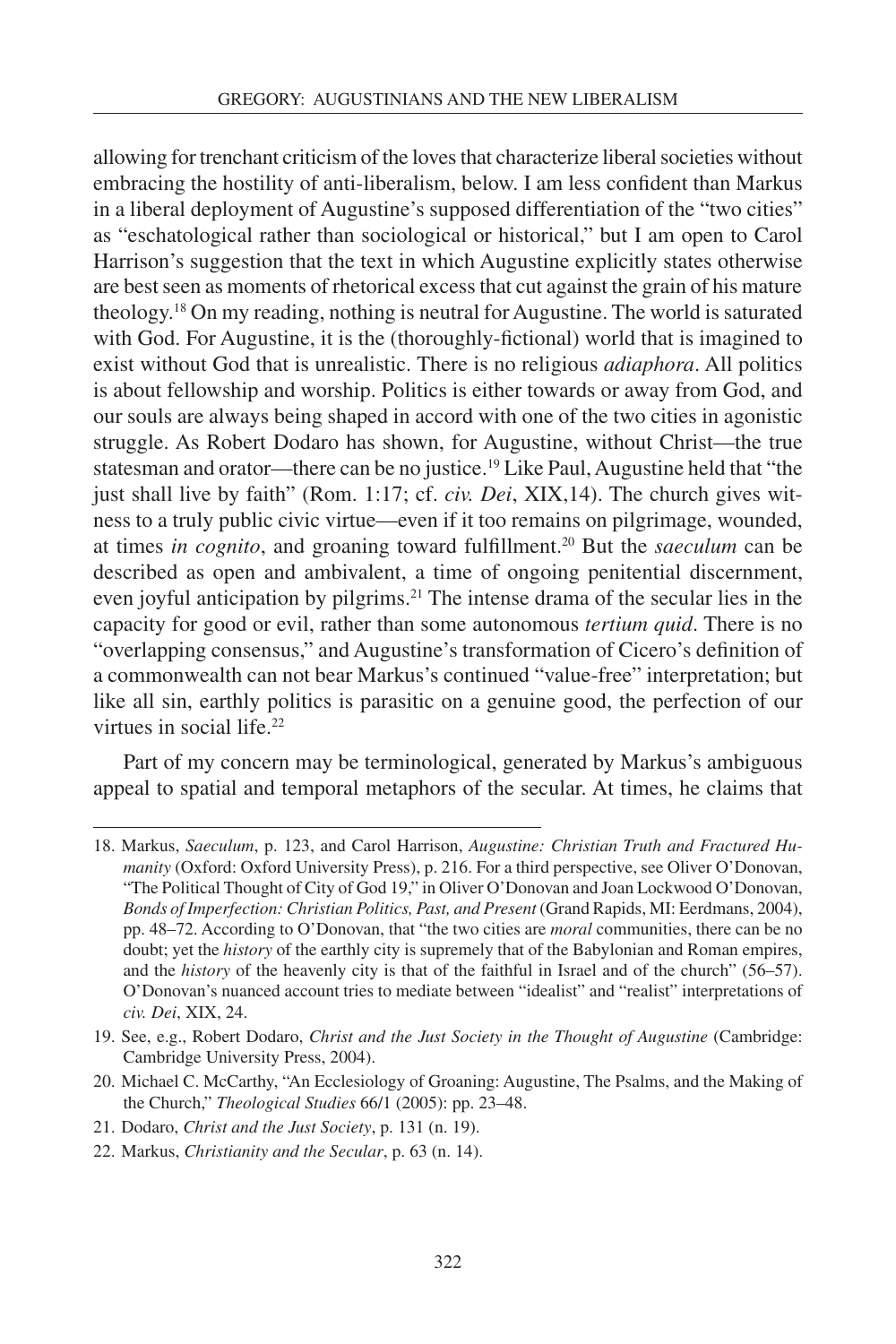the secular is "that which belongs to this age" and elsewhere it is "a space that is at the same time a territory in which each of the two parties can allow the other to occupy its own distinct and proper position."23 The spatial metaphor can fund problematic notions of autonomy which quarantine the social presence of the church. I suspect we could benefit from further attention to Augustine's theme of a hidden apocalyptic in-breaking in time rather than those aspects of his thought that are so often construed as counter-apocalyptic eschatological deferral and exhortation for "ethical engagement in the present."24 Augustinian liberals typically prefer the eschatological deferral to the apocalyptic vision of the resurrected Christ, especially when it promotes apocalyptic secular politics. For Augustine, however, the drama of Incarnation displays Christ's authority, enacted and realized in the bonds of human community. But Augustine, again following Paul, construes these bonds in terms of love rather than secret knowledge. As Markus rightly recognizes, "there is no morally indifferent action" within the public sphere.<sup>25</sup>

With Markus, and against Milbank, Augustinian liberals resist the "radical equation of the secular with sin."26 With Markus, and against O'Donovan, I also think that Pauline eschatology can allow "subordinate identities and loyalties to survive intact under Christ's rule, with their appropriate institutions, norms, and legitimate scope."<sup>27</sup> Indeed, the civil community, while not a part of creation as (at least some) Calvinists argue, allows for analogies between Christian discipleship and political citizenship, so long as citizens on pilgrimage do not confuse the glory of the coercive earthly city with that of the heavenly one, the "most glorious."28 Whether civil community can promote true virtue remains an open question for Markus's Augustine. But I take it that his *Augustinus redivivus* would be sympathetic to maximizing the shared vocabularies and common purposes of a political society in ways consistent with recent efforts to read Augustinianism and Thomism as more closely aligned than stylized contrasts suggest.

Between Incarnation and *parousia*, however, Markus's Augustine is radically agnostic about God's purposes in human history. This salutary move deflates sacred pretension. But I think it can degenerate into a spiritualized dogmatism of its own,

<sup>23.</sup> Ibid., pp. 14 and 39.

<sup>24.</sup> Karla Pollmann, "Moulding the Present: Apocalyptic as Hermeneutics in *City of God* 21–22," in *History, Apocalypse, and Secular Imagination*, ed. Mark Vessey, Karla Pollmann, and Allan D. Fitzgerald (Bowling Green: Philosophy Documentation Center, 1999), pp. 165–181, here 179.

<sup>25.</sup> Markus, *Christianity and the Secular*, p. 44 (n. 14).

<sup>26.</sup> Ibid., p. 41.

<sup>27.</sup> Ibid., p. 29. See O'Donovan, *The Desire of the Nations*, p. 148 (n. 9).

<sup>28.</sup> Augustine, *civ. Dei*, praef.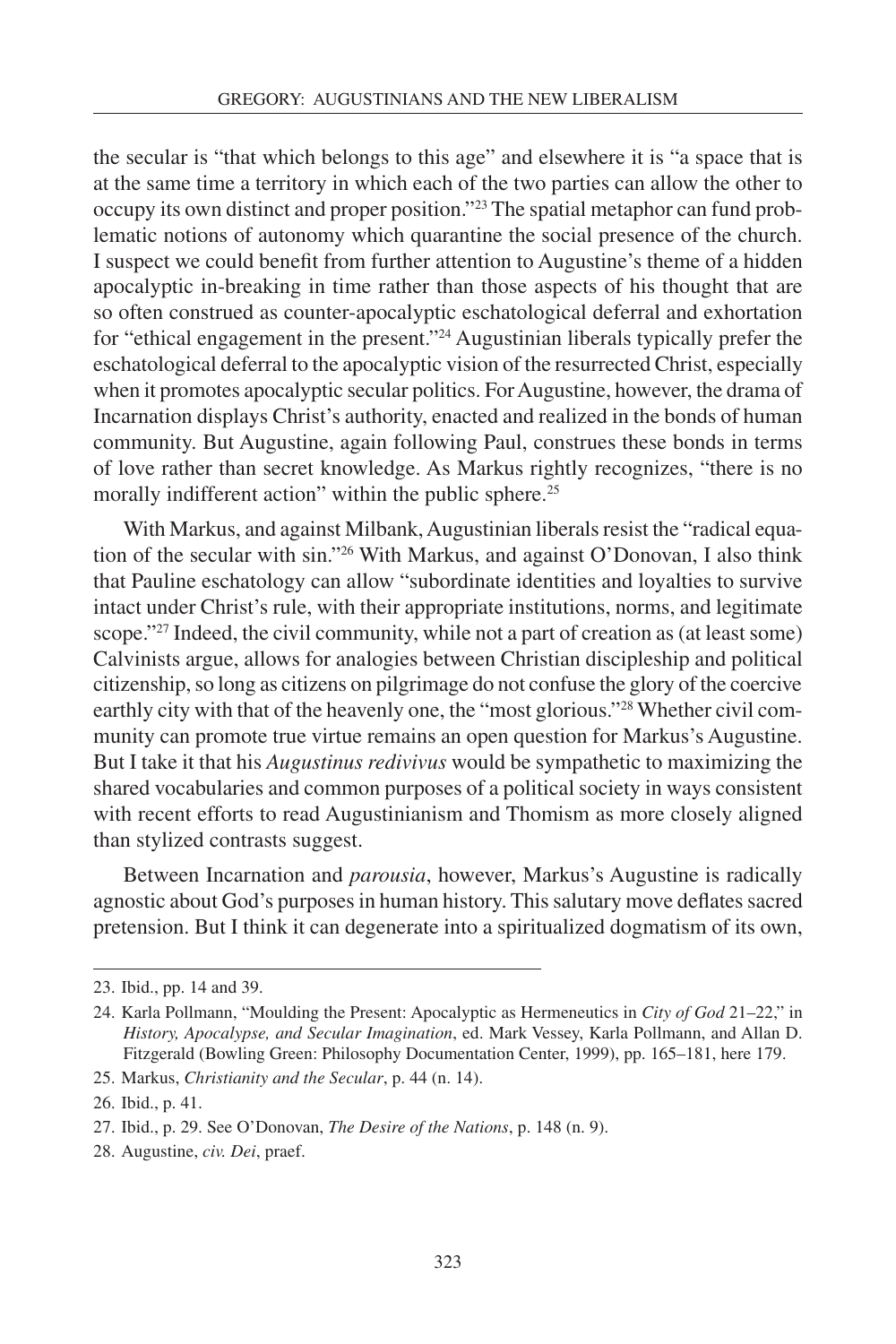one that unwittingly risks Augustine's belief that Jesus, as God incarnate and the "desire of the nations," used his humanity to love God perfectly in this life, and that God's entering into time normatively binds love for God and love for neighbor together without collapsing the one into the other. To refuse Incarnation, the entry of divine love from eternity, is to refuse creation itself; a refusal which was the fundamental error of the Platonists. In fact, for Augustine, virtues relate to the perfection of temporal goods even as we yearn for the eternal rest of their fulfillment.<sup>29</sup> Our mortality is not enough to contain such desire, but it is not the problem, only the expectations that we place upon it. As Augustine claims, even those members of the heavenly city "have a life in this age which is not in the least to be regretted: a life which is the school of eternity, in which they make use of earthly goods like pilgrims, without grasping after them."30 History is no waiting-game, as Augustine's many critics charge. It is the time when our loves are in training in order to begin to learn to love in the right way (i.e., with mercy and humility). The qualification of "begin" here is important since the maturity of love admits no closure, even when "the beauty of the entire temporal universe, with its individual parts each appropriate to its time, will flow like a great song by some indescribably great composer."31

Debates about secularity and neutrality will continue, but I think we need more focused attention to those liberalisms which understand themselves as dialogical striving toward perfection, rendering our practices more perfect, trying to make what is noble democratically available to all. In their introduction to *Augustine: Political Writings*, Dodaro and Atkins argue that in a different age, Augustine "might well have seen the practicability of abolishing the slave trade."<sup>32</sup> I suspect Augustine thought it was abolished in Christ, but I agree that Augustine's example serves as a "constant reminder to use and influence existing institutions in as peaceable and loving a direction as possible" and "to put whatever pressure they can on the social structures of a fallen world."33 In turning to the New Liberalism, I want to amplify this claim.

<sup>29.</sup> To be sure, these efforts are partial and resist integration. For a contemporary statement of a similar position in philosophical ethics, see Robert Adams, *A Theory of Virtue* (Oxford: Oxford University Press, 2006). According to Adams (see p. 173), "if a transcendent or infinite good provides the primary ideal or reference point, excellence in being for the good will nonetheless involve being for particular finite goods occurring in the world." It should be noted, however, that Adams is deeply critical of the structure of Augustine's ethics.

<sup>30.</sup> *Civ. Dei*, I.29.

<sup>31.</sup> *Ep.*138. For this trans., see *Augustine: Political Writings*, ed. E. M. Atkins and R. J. Dodaro (Cambridge: Cambridge University Press, 2001), p. 32.

<sup>32.</sup> Ibid., p. xxvi.

<sup>33.</sup> Ibid.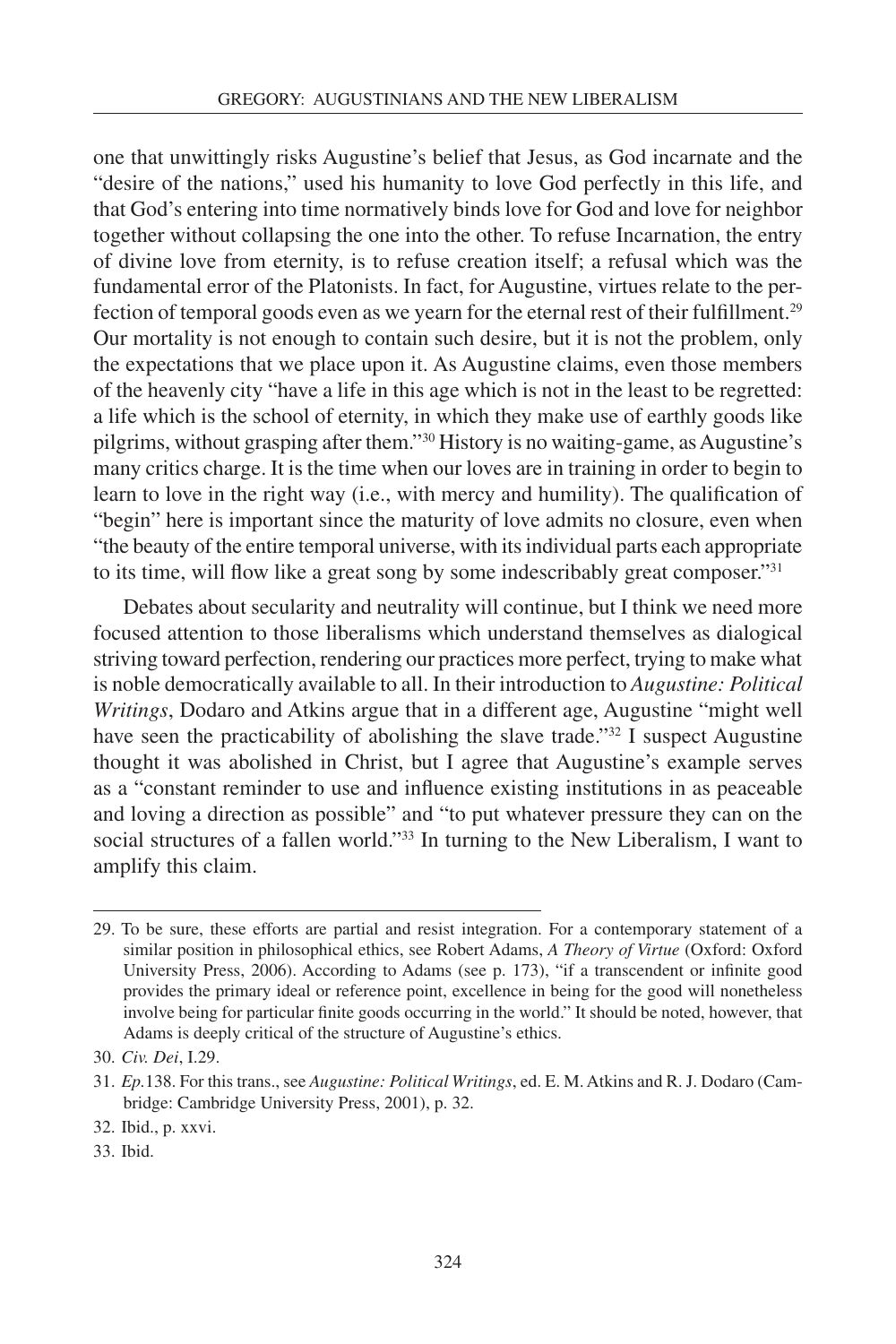#### **New Liberalisms**

New Liberalism is as contested as Augustinianism, reflecting as it does the internal diversity of traditions, and the resilience of their capacity to reinvent themselves. Most generally, New Liberalism understands itself as that much-promised but never delivered Third Way between one-sided appeals to individual or community, liberty or equality, idealism or realism, progress or conservation. Almost every liberal claims to be a new liberal, whether Alexis de Tocqueville or Bill Clinton, and their Augustinian critics invariably complain it is just an old liberalism: one that totalizes a politics of law and government as the only real site of power rather than the activist yet humbled restraint it claims to honor. They are frequently critical of ones that give into a Pelagian temptation of policy planning and social engineering, creating ever new forms of discipline and alienation.

One "new liberalism," however, harkens back to the tough-minded Cold War liberalism of Niebuhr, Arendt, and Schlesinger and finds favor among a new generation of centrist liberals wary of the utopian sentimentality in the face of Islamist totalitarianism. It trades on familiar, perhaps too familiar, Augustinian counsel to observe limits yet restrain evil under conditions of necessity. For example, in *The Good Fight: Why Liberals—and Only Liberals—Can Win the War on Terror and Make America Great Again*, Peter Beinart writes:

[Reinhold] Niebuhr criticized the self-congratulatory right for its willingness to "cover every ambiguity of good and evil . . . by the frantic insistence that any measure taken in a good cause must be unequivocally virtuous." . . . America must recognize its capacity for evil and build the restraints that hold it in check. But it must still act to prevent greater evil. It cannot take refuge in the moral innocence that comes from no meaningful action at all.<sup>34</sup>

Beinart's charge comes at the conclusion of his book in a chapter entitled, "A New Liberalism." He wants his fellow liberals to imagine a better new liberalism, yet he still wants it to be a liberalism of dirty hands in the tradition of Niebuhr. In addition to pride, Niebuhr cautioned against sloth; he worried about sloth (as opposed to laziness) because he feared the consequences of failing to seek justice over the long haul. Limited justice is not the Kingdom of God, but it is a better hope than endless introspection. Augustine was too severe, Niebuhr thought, and he harbored hopes for a progressive justice. These commitments, à la Bernard Williams, may occasion cause for regret, but not the remorse of moral guilt.

An Augustinian might worry about the freedom that today's Niebuhrians set out to defend, and the means they are willing to adopt, including recent Augustinian

<sup>34.</sup> Peter Beinart, *The Good Fight* (New York: HarperCollins, 2006), pp. 196–197.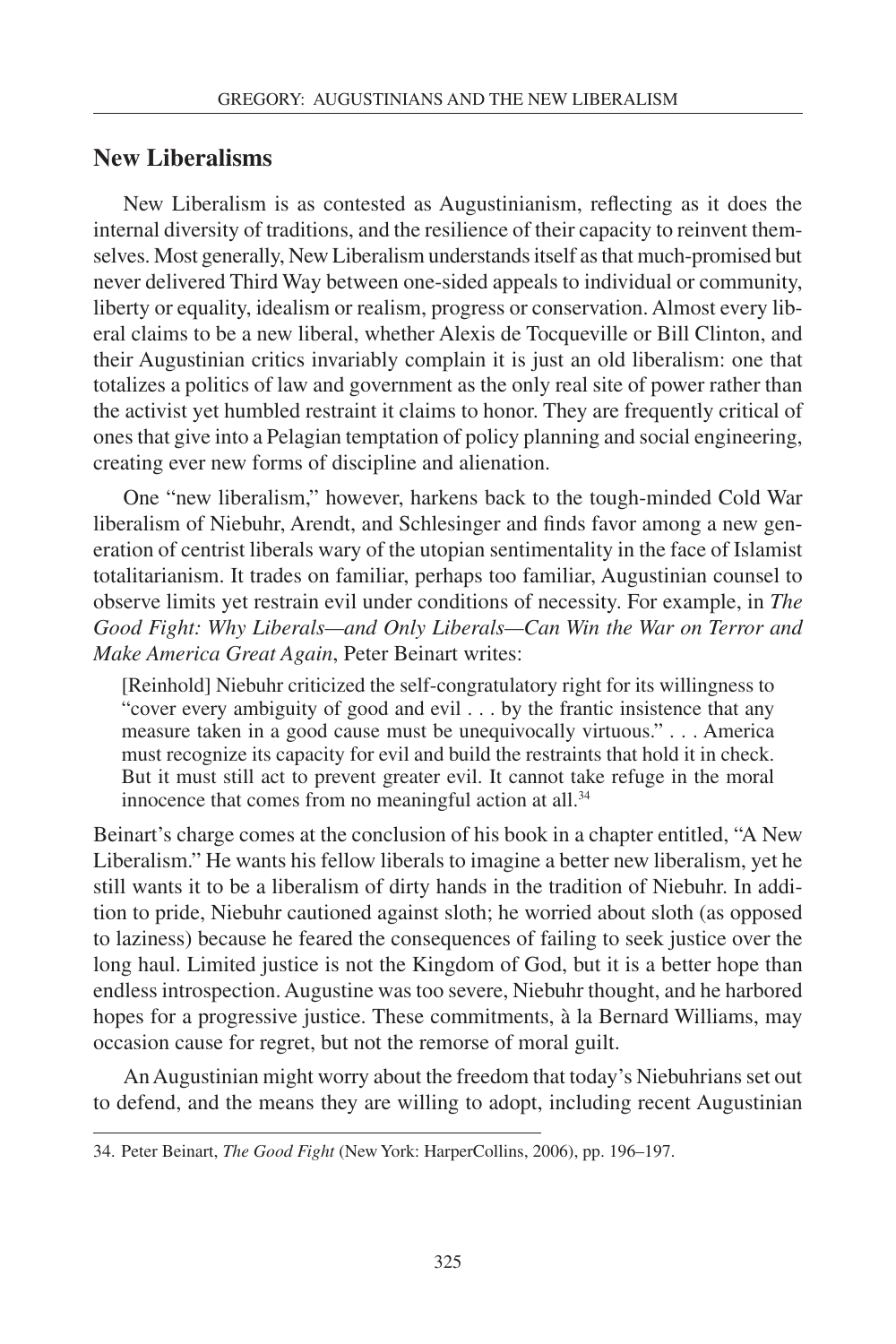defenses of the use of torture in a war on terror. President Obama also defends the war in Afghanistan as a "war of necessity" not a "war of choice," a rhetorical gesture that belies what critics ironically call his administration's "striving for moral purity in international affairs" because "it prevents scrutiny of one's own motives, which in nations, as in individuals, are rarely pure."35

Historically, however, New Liberalism refers not to this revived popular Nieburhianism, but to a school of late Victorian politics which rejected the laissez-faire implications of classical liberalism of thinkers such as John Locke and Adam Smith, which were defined by strong conceptions of private property, personal autonomy, and limited government. In Britain, it is associated with "social liberalism" and the work of figures like T. H. Green and L. T. Hobhouse. In the United States, New Liberalism refers to the New Deal of the 1930s in response to the Lochner era of deregulation, and can be updated to include the efforts of the political and legal reforms of the civil rights era.

New Liberals reject atomistic assumptions about human beings as fundamentally egotists. With Augustine, they believe that human beings are social by nature. Moreover, New Liberals, by giving the state positive as well as negative duties and by giving citizens positive as well as negative liberties, propose a more vigorous enabling of the general welfare through social and economic reforms in areas such as labor, education, and health. Here, often inspired more by Hegel than Kant, they depart from anything Augustine could have known. They remain committed to democratic institutions and practices, which can be read in terms of familiar Augustinian concerns about idolatry. But, like classical republicans, they try to reconcile these commitments with a common good and redress inequalities that serve as proxies for domination over others—yet another Augustinian concern. In fact, for someone like T. H. Green, the political community could link perfectionist aspirations for moral excellence with a teleological conception of the common good—not through direct promotion by the state which might deepen forms of domination and arbitrary interference—but by removing obstacles to deliberation and maintaining "the conditions without which a free exercise of the human faculties is impossible."36 According to Green, human beings have ends toward which they are drawn and whose realization brings happiness, but social and personal ills stubbornly prevent such ends from being fruitfully realized. Like Augustine, these theories are interested in promoting those practices that expand human flourishing

<sup>35.</sup> Robert Kagan, "The President and the 'Necessary War' Myth," *The Washington Post*, August 23, 2009.

<sup>36.</sup> T. H. Green, "Liberal Legislation," in *Perfectionism and the Common Good*, ed. David O. Brink (Oxford: Clarendon Press, 2003), p. 83.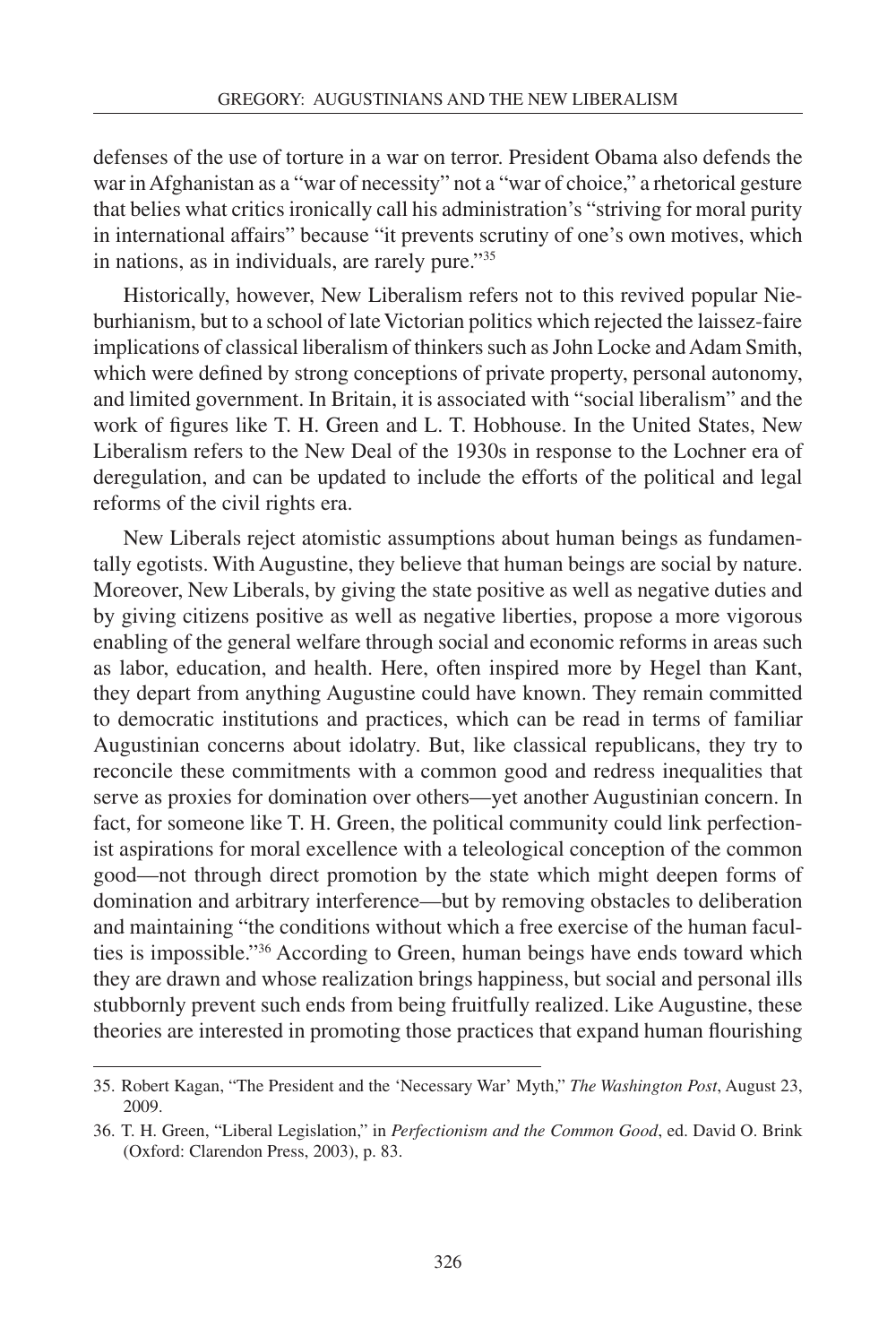and discouraging those practices that diminish it. They are liberal because they recognize the limited authority of the state and the instrumental quality of the political common good.

Fellow liberals often worry that certain concepts of positive freedom open the door to despotism and dangerous efforts to "make men free" by promoting their perfection. Someone like Green recognized that citizens often are unfree, beholden to corrosive personal and social forces in a turbulent world. He did not want to violate their agency with clumsy weapons of state. But he saw connections, both sociological and philosophical, between the development of virtue and the existence of institutions and communities which, through reforms, foster and enable such virtue. Here we enter into familiar Augustinian terrain—and most notably the problem of coercion—which for Augustinian liberals like Markus simply remains an "unresolved tension" in reading Augustine's "mature theology of *saeculum*."37 Much has been written on Augustine and coercion and the tricky reasoning that lies behind his attempt to provide opportunities for others to be healed from the captivity of vicious sins.38 But, at the risk of exacerbating historical concerns, I want to recast aspects of this topic by way of a concluding section on Augustinians and Obama which is motivated by recognition of continued forms of coercion in liberal politics.

## **Augustinians, Obama, and the New Liberalism**

One is tempted by a playful biographical comparison: two middle class kids, gifted in rhetoric with a sense of audience, born on the relative margins of empire, inspired by a great leader of the church to abandon a life of contemplation in favor of ruling an unruly people, unsure of their deepest commitments, threatened by religious violence, aware of standing at a crossroads, who orient themselves by a spiritual conversion that allows them to narrate a mother's restless spirituality in contrast to a distant father, and who are described by interpreters as a great "enigma." Like Niebuhr, Augustine and Obama turn again and again to meditations on navigating between hope and despair. Augustine claims that the wise man will take his seat on the judge's bench and cry out, "from my necessities deliver

<sup>37.</sup> Markus, *Saeculum*, p. 146 (n. 14). In *Christianity and the Secular* (n. 14), Markus confesses continued uncertainty about how to reconcile Augustine's views "on coercion and on the functions of civil community, a tension which may indeed prove to be irresolvable"; for this, see p. 66 and n. 48.

<sup>38.</sup> For a particularly insightful reading that challenges modern prejudices while also highlighting Augustine's recognition of a need for justification, see John Bowlin, "Augustine on Justifying Coercion," *Annual of the Society of Christian Ethics* 17 (1997): pp. 49–70.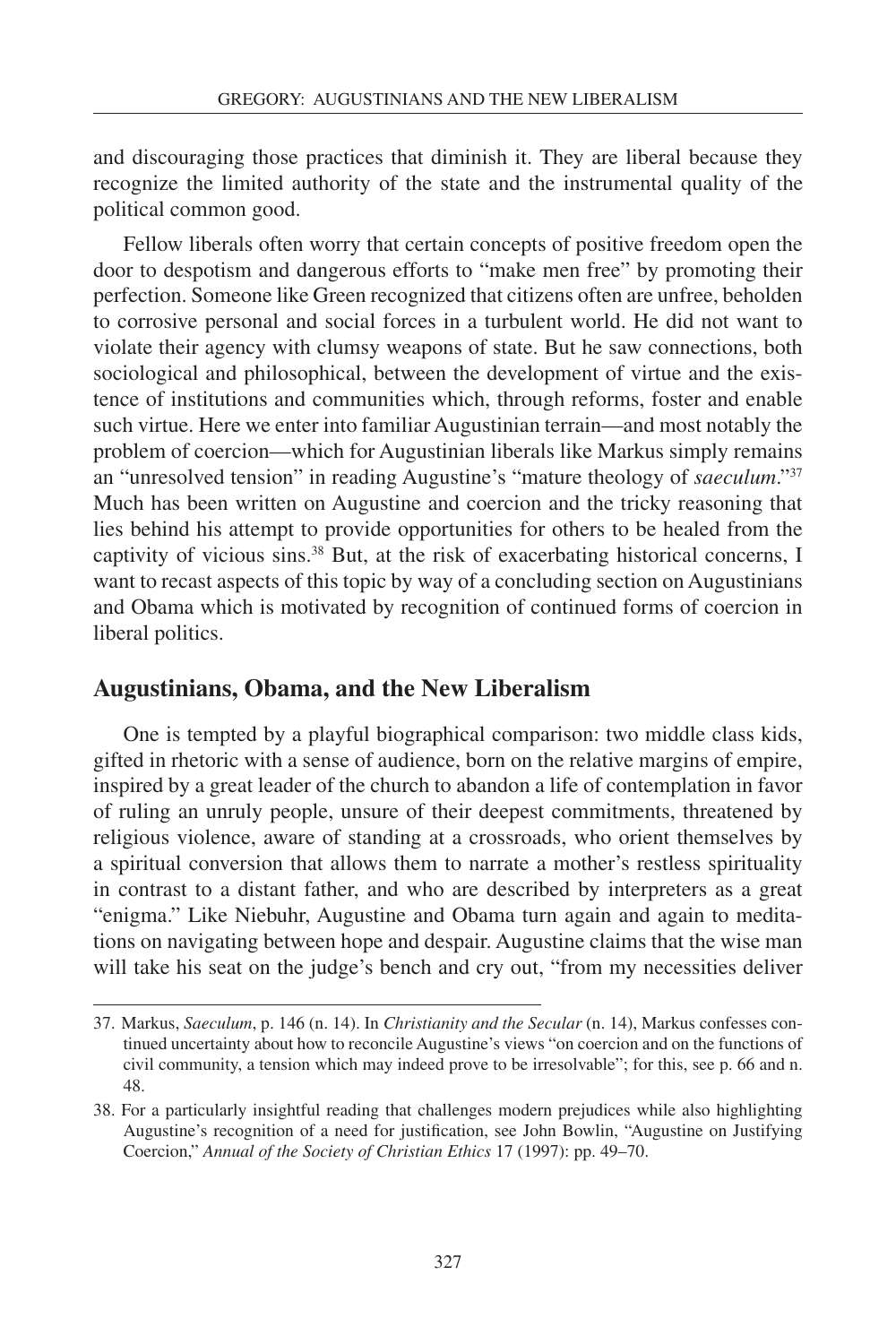Thou me"; Obama calls for a "new era of responsibility."<sup>39</sup> To be sure, the contents differ; and Augustine's soteriology surely stands at some distance from Obama's liberal-Protestant vision.<sup>40</sup> Augustine spoke out of the particularity of Christian confession; Obama calls Christian citizens to "translate their concerns into universal, rather than religion-specific, values" so that they can be "subject to argument, and amenable to reason."41

But Barack Obama has sought to reclaim the religious voice of liberalism, finding in Niebuhr a realism that is hopeful in the face of human folly as well as a hope that is realistic. He learned from Niebuhr, "the compelling idea that there's serious evil in the world, and hardship and pain. And we should be humble and modest in our belief we can eliminate those things. But we shouldn't use that as an excuse for cynicism and inaction . . . we have to make these efforts knowing they are hard, and not swing from naïve idealism to bitter realism."42 While Niebuhr tried to address a culture overly optimistic about social engineering, Obama's Niebuhr wants again to think about the *possibilities* of politics, not harp on how wicked we are. But in his Nobel Peace Prize acceptance speech, to the dismay of both many in the European audience and many on the left around the world, Obama offered a vigorous defense of Niebuhrian politics, claiming the "hard truth that we will not eradicate violent conflict in our lifetimes" in light of the "imperfections of man and the limits of reason." Like Niebuhr, he contrasted King's legacy of nonviolence as our "North Star that guides us on the journey," to the requirements of a head of state sworn to defend the nation. Unlike Niebuhr, he drew more lines in the sand regarding the means he would use in this defense, and called us to "reach for the world that ought to be—that spark of the divine that still stirs within each of our souls."43

These adventures can be dismissed as traditional civil religion. But just after his election, George Packer argued that Obama's decisive victory brought to a close a conservative era that rose "amid the ashes of the New Deal coalition of the late sixties."44 Packer and others have found many Obamas: the "post-partisan"

44. George Packer, "The New Liberalism," *The New Yorker* (November 17, 2008): pp. 84–91.

<sup>39.</sup> Augustine, *civ. Dei*, XIX,6, and Barack Obama, "Inaugural Address," January 20, 2009. http:// www.whitehouse.gov/blog/inaugural-address.

<sup>40.</sup> See Cathleen Falsani, *The God Factor: Inside the Spiritual Lives of Public People* (New York: Farrar, Straus, and Giroux, 2006).

<sup>41.</sup> Obama, "Call to Renewal Address," June 28, 2006. http://www.barackobama.com/2006/06/28/ call\_to\_renewal\_keynote\_address.php

<sup>42.</sup> David Brooks, "Obama, Gospel, and Verse" (n. 2).

<sup>43.</sup> Barack Obama, "A Just and Lasting Peace," Nobel Lecture. Nobelprize.org. 16 Jun 2010. http:// nobelprize.org/nobel\_prizes/peace/laureates/2009/obama-lecture\_en.html.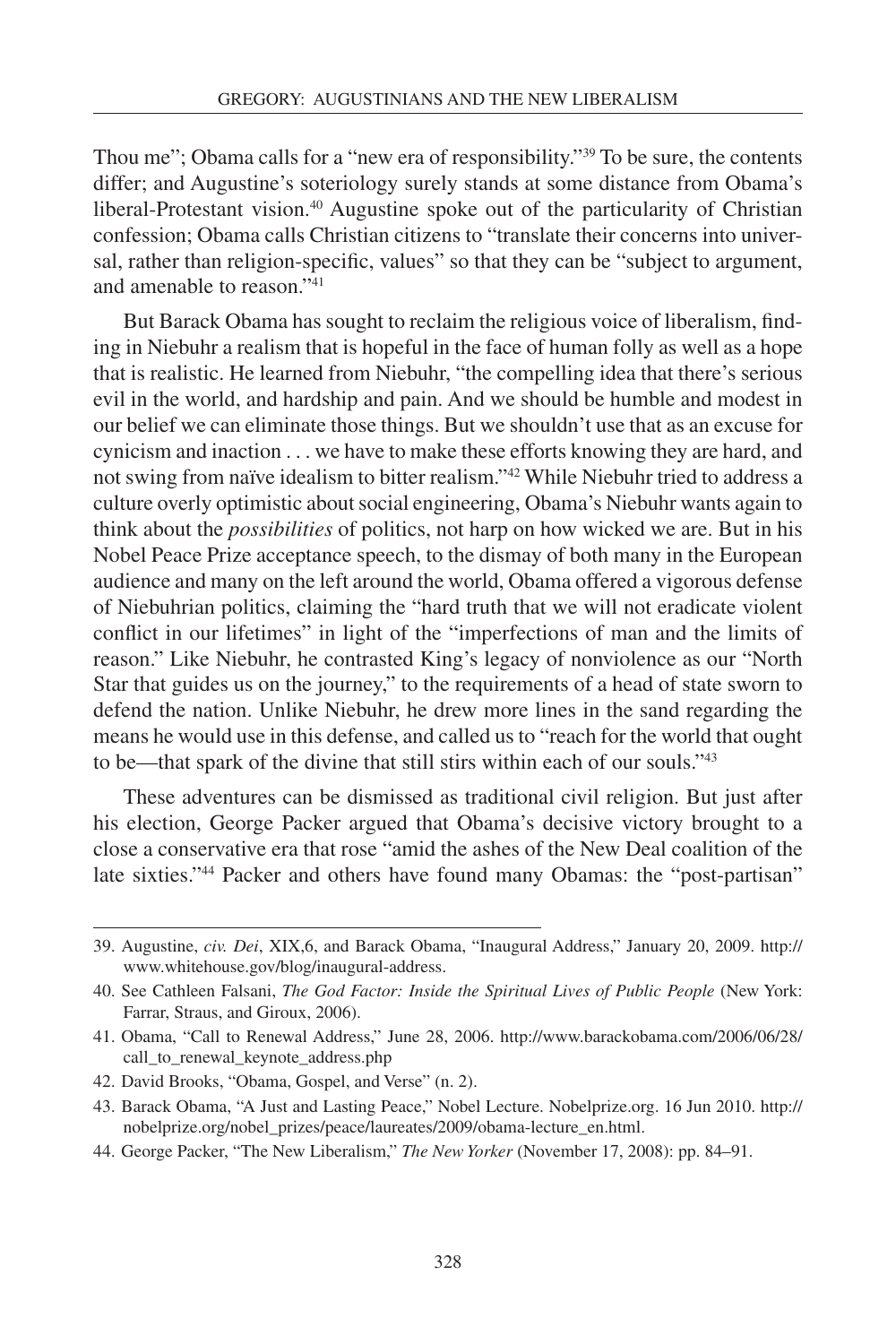Obama, the "progressive" Obama, the "Alinskyite community organizer" Obama, the "left-wing Burkean" Obama, the "pragmatic" Obama, the "populist" Obama, the "elitist" Obama, and the "technocrat" Obama.45 His administrative choices feed growing concerns that a New Liberalism from the bottom up has been abandoned for another managerial class beholden to unchecked corporate power; a charismatic leader pursuing party politics as usual. But I want to look in another direction by way of one example.

That direction is clearly exemplified by the bestselling book, *Nudge: Improving Decisions about Health, Wealth and Happiness*, which was co-written by one of Obama's top executives, Cass Sunstein, who holds the imperial sounding title of "Administrator of the Office of Information and Regulatory Affairs." There is a fair amount of historical distance between *Nudge* and Augustine's "compel them to come in," but I want to suggest a theoretical resonance. Augustine's violent rhetoric of "seizing," "grasping," and "compelling" the neighbor to her own good as an act of "tough love" is not a usual resource for Augustinian liberals. In fact (and as I have already noted), most Augustinian liberals simply throw up their hands and label Augustine's theology of coercion as a contradiction or anomaly. His pastoral and medicinal analogies for political power exercising a "salutary discipline" for fallen humanity are simply too much for most liberals to accept let alone absorb.

What is distinctive about *Nudge* is its effort to join liberal commitments with paternalist ones, aiming not to implement people's stated preferences or choices but to "move people in directions that will make their lives better."46 They offer various examples, ranging from health care to savings plans to environmental issues. Their language of "choice architecture" may be disturbing to some, but it claims neither "rigid mandates" nor "dogmatic laissez-faire." It takes its cue from behavioral economics, a sub-discipline which challenges the supposed unbounded rationality of human deliberation. For example, it encourages fruits to be at eye level but does not ban junk food. "Nudging" is part and parcel of the inevitability of judgment and coercion in certain restricted areas of state activity. The question it faces is not whether or not to "coerce," but the circumstances, forms and limits of legitimate state activity. In a passage from *trin.* that sounds strikingly similar to *Nudge*, Augustine writes: "while to be sure it is hidden from one man what another

<sup>45.</sup> For a perceptive study of Augustine and Alinsky, see Luke Bretherton, *Christianity and Contemporary Politics: The Conditions and Possibilities of Faithful Witness* (Oxford: Wiley-Blackwell, 2010), pp. 71–125.

<sup>46.</sup> Richard H. Thaler and Cass R. Sunstein, *Nudge: Improving Decisions about Health, Wealth, and Happiness* (New York: Penguin Books, 2009), p. 6.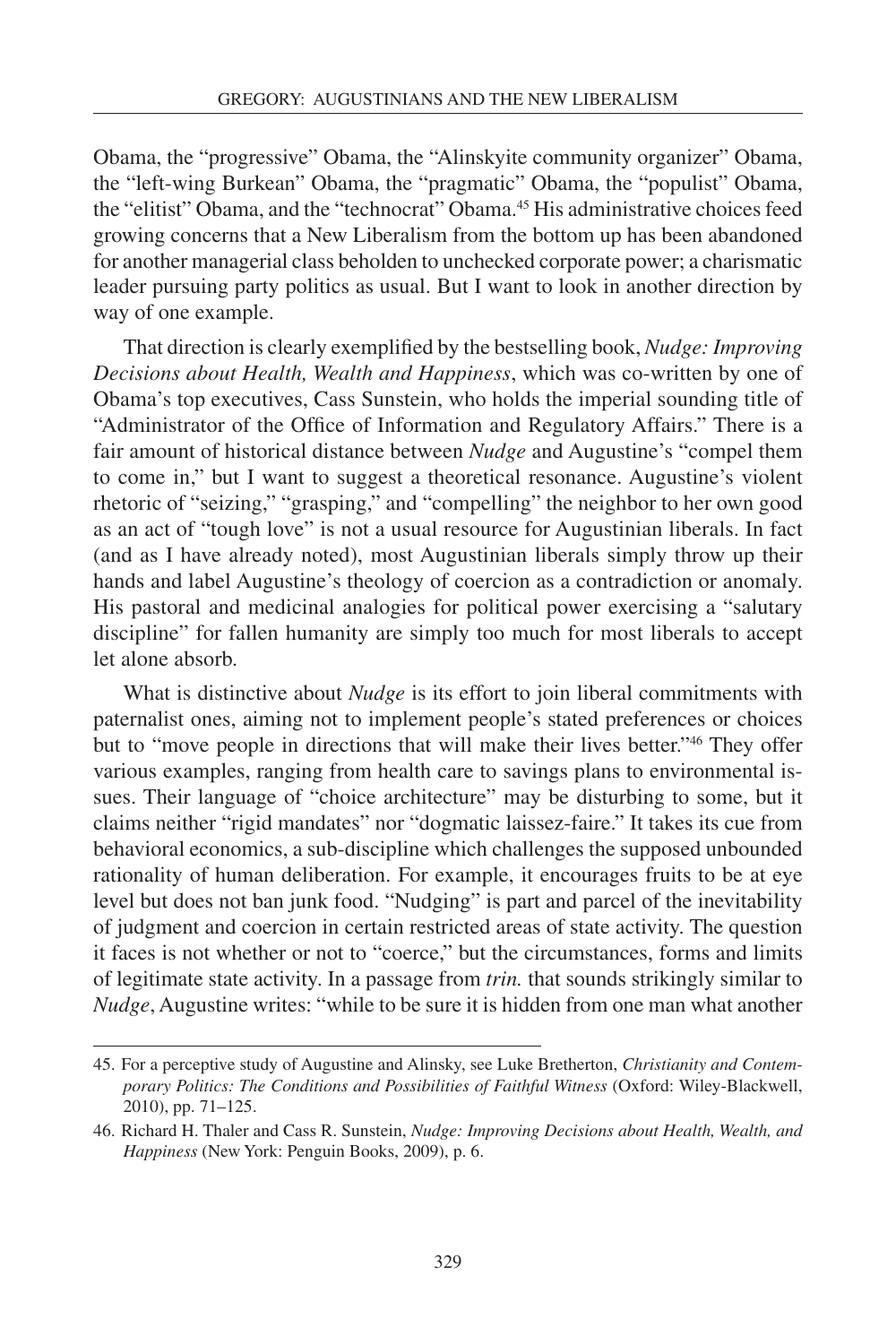man wants, there are some wishes that all have which are known to every single individual."47 I do not want to baptize nudging—especially given appropriate concerns about democratic transparency and accountability. But I suggest that too many of the debates about liberalism operate at such an abstract level that Augustinian social critics remain otherworldly in spite of themselves. Their visions remain mere "oughts" and lack the fine-grained texture of Augustine's concern for embodied performances of virtue.

Augustine was well aware that benevolence and beneficence are a difficult business. For example, in Book I of *mor.*, one of his earliest works, he laments: "Would that it were as easy to do something for one's neighbor's good or to avoid injuring him as it is for the kind-hearted and well-instructed to love him. But here good will alone does not suffice, for it is a work demanding great understanding and prudence."48 Technological and engineering metaphors scare most Augustinians, wary as they are of another Constantinian posture or various heresies of neo-Hegelian progressivism. Augustine also tends to view virtues as damage control against vice rather than as practical skills with an intellectual structure. But, at its best, such approaches are simply fallible practices of human community which give flesh to ideals and values by the formation of habits and skills. Governing, whether in the church or state, is a pastoral art and a social practice, not a science. It is prone to corruption. The liberal state may be a failed church, a parody of virtue, but this does not mean it is a false copy that only good for being tossed aside. The administrative state will not soon give way to a global liturgical polity. It is deficient, potentially idolatrous, but not necessarily demonic. In *trin.*, Augustine observes that the political community is not the "home country of a citizen," but it can be a "refreshment, or even a night's lodging for a traveler."<sup>49</sup>

There could be worse forms of disorder in this "hell on earth" than a new liberalism—especially one which has abandoned utopian and rationalistic aspirations without forsaking virtue. Historians and political theologians might be attracted to more high-energy politics and religion than a perfectionist New Liberalism. I also want radical democracy, but I expect less; and I also worry about setting the world on fire. Augustinian critique can be virtuous. It does well to expose the serpent's whisper that tempts us to create our own destinies, or, as Rowan Williams helps us

<sup>47.</sup> *Trin.* XIII,3,6 (CCSL 50A, p.387). See E. Hill, *Augustine*, *The Trinity*, *WSA* I/9 (Hyde Park, NY: New City Press, 1991), pp. 346–347.

<sup>48.</sup> *Mor.* I,26,51 (CSEL 90, p. 55). See Donald A. Gallagher and Idella J. Gallagher, trans., *Augustine, The Catholic and Manichean Ways of Life*, The Fathers of the Church, 56 (Washington, D.C.: The Catholic University of America Press, 1966), p. 41.

<sup>49.</sup> *Trin.*, XI,6,10 (CCSL 50, p.347). See E. Hill, *Augustine*, *The Trinity*, p. 312 (n. 47).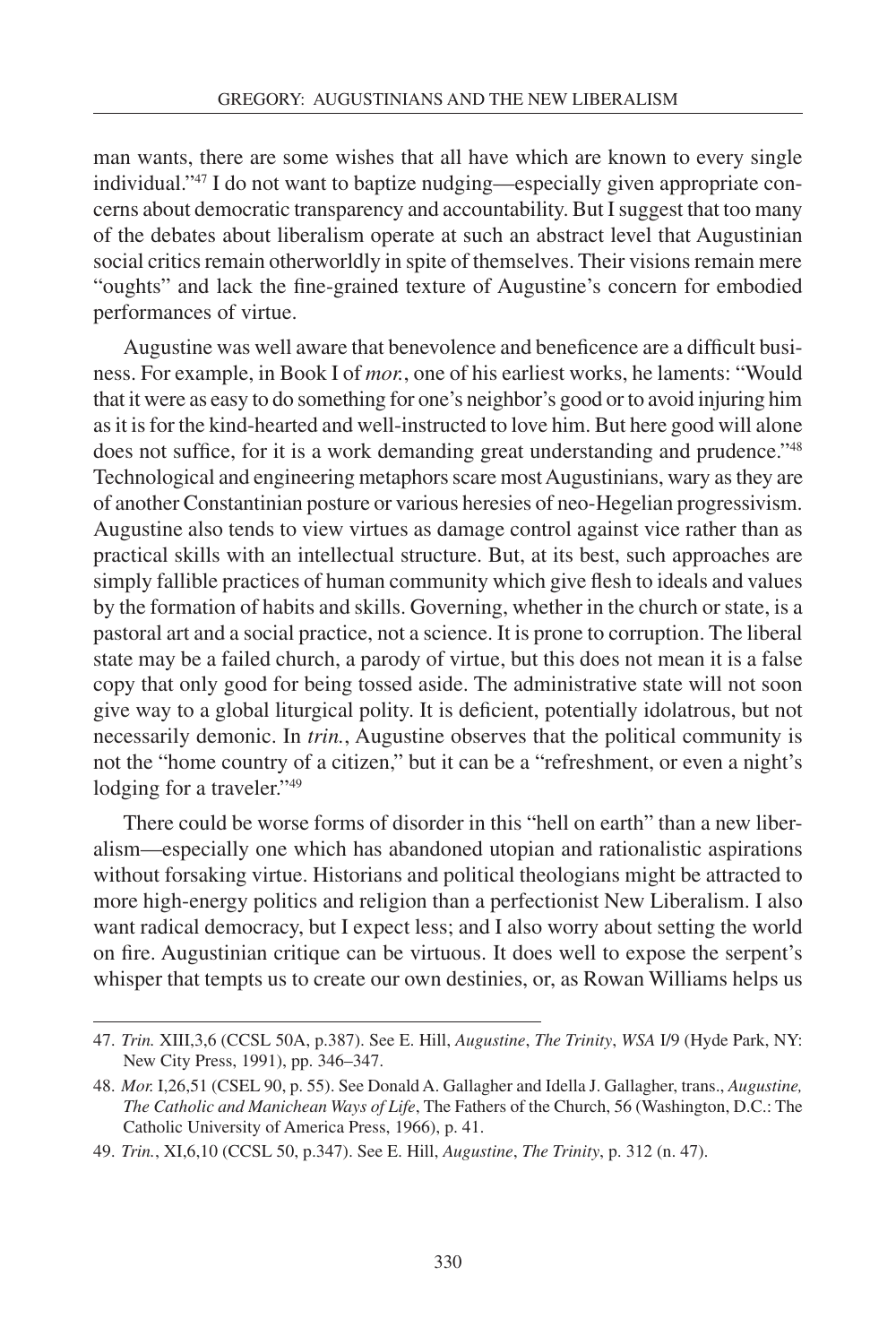see, to expose the limited ambitions of earthly politics.<sup>50</sup> But we should also have the courage to be constructive and attentive to empirical realities as we imagine better forms of deliberating about our common life together as hastening pilgrims, longing for that point at which our loves will "know no check."<sup>51</sup> Augustinians might draw from Augustine in order to imagine that all will be surprised by what true virtue really looks like. Augustinians might be grateful for a new liberalism, which is perhaps better than we deserve, while also being better than pitchforks.

In sum, we may need more realism in political practice, but we need less in theorizing Augustinian politics. If we can distinguish the two, which is psychologically difficult, we will have made a distinction with a difference. Augustine offers a complex psychology of both right loving and patient longing. We need both of those practices for a cynical culture that has learned some Augustinian lessons too well. Lepelly was right to recommend a "wise and cautious" Augustinianism. We should not be obsessed with purity, but even this long view should attend to the contingent and particular, including legal institutions and their social norms, out of concern for loving the neighbor in God.

Today, there are no serious alternatives to liberal democracy in Christian thought. Some Christians come close in their heated discussions about certain democratic practices being perversions of justice, not merely as imperfections. Some advocate monarchy or non-statist socialism, but this advocacy has failed to generate a substantial constituency. Most prophetic challenges, if an alternative is proposed, bear the marks of central features of a liberal democratic tradition—there seems "no other model available to us of a political order derived from a millennium of close engagement between state and church."52 Indeed, the Catholic Church has moved from being one of the strongest critics of liberal democracy to one of its great defenders, especially during the papacy of John Paul II.<sup>53</sup> Fights about democracy are often proxies for other debates, like value pluralism or views of morality as mere social agreement.

<sup>50.</sup> Rowan Williams, "Politics and the Soul: A Reading of the City of God," *Milltown Studies* 19/20 (1987): pp. 55–72. For Williams, by ironically exposing the injustices of a political society cut off from orientation to God and a genuinely social account of virtue, *civ. Dei* offers "a redefinition of the public itself" (cf. p. 58).

<sup>51.</sup> *Civ. Dei*, XI,28.

<sup>52.</sup> O'Donovan, *Desire of the Nations*, p. 228 (n. 9).

<sup>53.</sup> See, for example, George Weigel, "Catholicism and Democracy: Parsing the Other Twentieth-Century Revolution," in *Soul of the World: Notes on the Future of Public Catholicism* (Grand Rapids, MI: Eerdmans, 1996), pp. 99–124; and Charles E. Curran, *Catholic Social Teaching, 1891–present* (Washington, D.C.: Georgetown University Press, 2002).